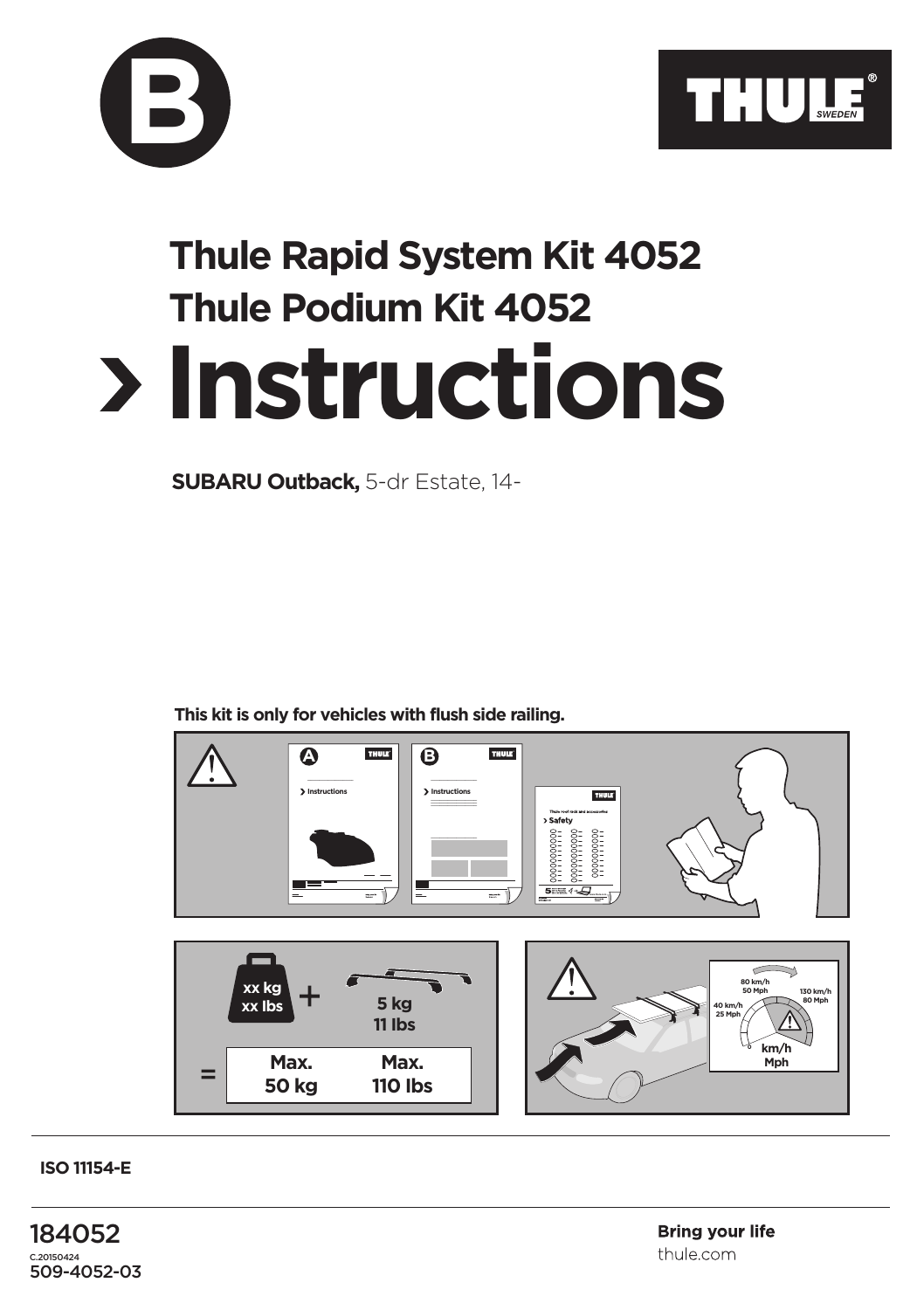





|           |                                                   | E1<br>LV<br>ᄓ<br>Pl.<br>Rl<br>Uŀ<br>B<br>CS<br>Sk |
|-----------|---------------------------------------------------|---------------------------------------------------|
| ΕN        | Only a few turns                                  | SL<br>HF                                          |
| DE        | Nur wenige Umdrehungen                            | R <sub>C</sub>                                    |
| FR        | Quelques tours uniquement                         | н                                                 |
| NL.       | Slechts enkele slagen                             | EL                                                |
| IT.       | Solo qualche giro                                 | ΤF                                                |
| ES        | Sólo algunas vueltas                              |                                                   |
| PТ        | Apenas algumas voltas                             |                                                   |
| <b>SV</b> | Endast några varv                                 | Ζŀ                                                |
| DK<br>NO  | Kun nogle få omgange                              | JA                                                |
| FI        | Bare noen få omdreininger<br>Vain muutama kierros | K <sup></sup><br>Τŀ                               |
|           |                                                   |                                                   |

- Ainult mõni pööre
- Tikai daži apgriezieni
	- Tik keli pasukimai
- Wystarczy kilka obrotów
- Ĵ Только несколько оборотов
- K. Лише декілька обертів
- Само няколко завъртания G
- Pouze několik otáček
- Len niekoľko otáčok
- Le nekaj obratov
- R/BiH Samo nekoliko okreta
- Doar câteva rotiri C.
- Csak néhány fordítás H.
- Μόνο λίνες περιστροφές
- Yalnızca birkaç tur J.
	- بعض دورات فقط AR
	- רק מספר סיבובים **HE**
- 仅几圈 t.
- $2 \sim 3$ 回転のみ
- 몇 번만 돌리면 됨 C
- เพียงสองสามรอบ t.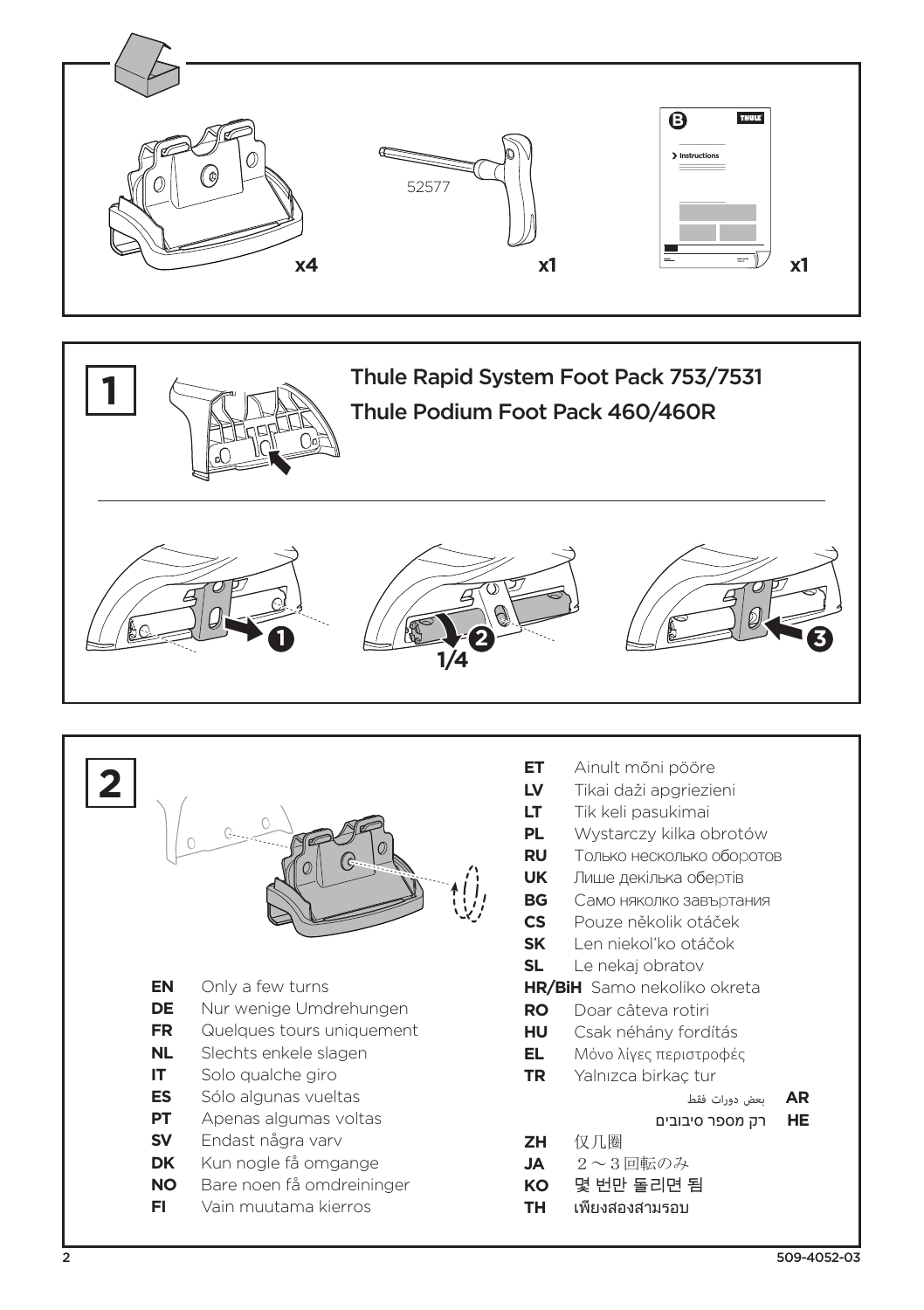